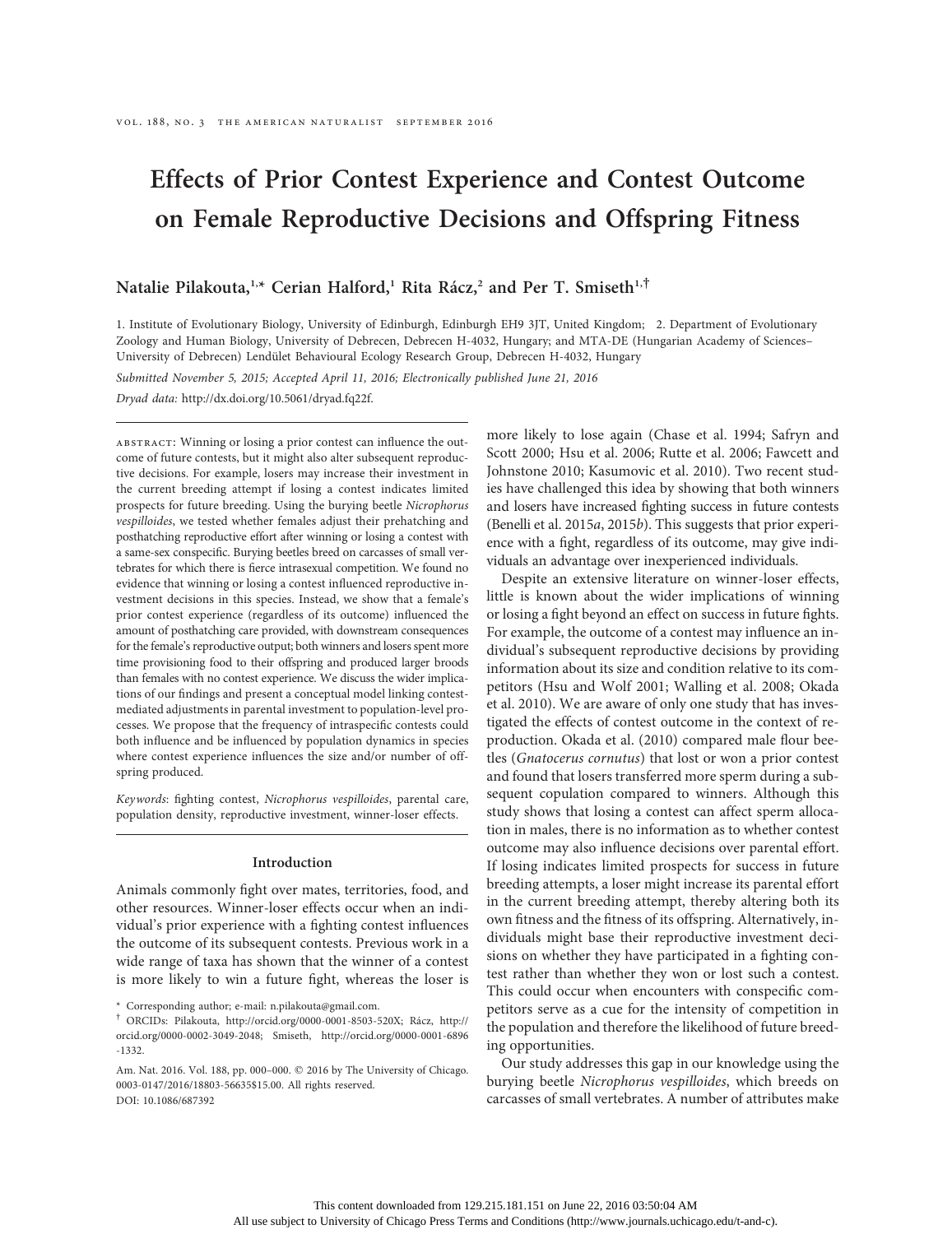this species particularly well suited for studying how contest outcome and contest experience might affect parental care decisions. First, there is fierce intrasexual competition over the possession of a carcass, which is an ephemeral, highvalue resource (Safryn and Scott 2000). Body size is the strongest determinant of the outcome of these contests, with larger beetles being more successful at both acquiring and defending a carcass (Bartlett and Ashworth 1988). A study on the related Nicrophorus humator reported evidence for winner-loser effects, as the outcome of a prior contest affected the likelihood of success in subsequent contests (Otronen 1990). Second, N. vespilloides females (sometimes assisted by a male) provide elaborate parental care that enhances larval growth and survival (Eggert et al. 1998; Smiseth and Moore 2002; Smiseth et al. 2003; Pilakouta et al. 2015a). Prehatching care includes preparation of the carcass and investment of nutrients in eggs (Rozen et al. 2008; Monteith et al. 2012), while posthatching care includes brood defense, secretion of antimicrobials, and food provisioning (Eggert et al. 1998; Smiseth et al. 2003; Rozen et al. 2008). Last, there is evidence for a trade-off between investment in current and future reproduction in N. vespilloides and the related Nicrophorus orbicollis: females that overproduce offspring in the first breeding attempt suffer a reduction in fecundity in future breeding attempts (Creighton et al. 2009; Ward et al. 2009; Billman et al. 2014).

The aim of our study was to investigate whether females adjust their parental effort in the current brood depending on whether they won or lost a prior contest. We focused on female reproductive decisions because females are more involved in care and stay on the carcass longer than males (Fetherston et al. 1994; Eggert et al. 1998; Smiseth and Moore 2002; Rauter and Moore 2004; Smiseth et al. 2005). Furthermore, there is no evidence that the additional presence of a male has a positive effect on larval growth or survival under laboratory conditions (Smiseth et al. 2005). To avoid a possible confounding effect of body size on the reproductive decisions of females (Steiger 2013), we compared medium-sized females with no fighting experience (controls) with medium-sized females that either won or lost a prior contest to small or large females, respectively. Although we hypothesized that the outcome of a prior contest would influence subsequent reproductive decisions, females might also adjust their reproductive investment simply due to their experience with a contest, regardless of its outcome. We thus used an experimental design that would allow us to disentangle the potential effects due to experience with a prior contest and the outcome of that contest (see "Methods").

We first tested whether females adjusted their prehatching investment (egg number and egg size) and posthatching investment (amount of direct care and amount of indirect care) based on contest outcome or contest experience. We then tested whether any adjustments in investment had fitness consequences for the mother by measuring brood size (a measure of reproductive output) and maternal postbreeding longevity (a measure of residual reproductive value). Last, to determine whether contest outcome or contest experience had consequences for offspring fitness, we measured larval begging rate during early development and average larval mass at the dispersal stage, which corresponds to the end of the parental care period. We predicted that losers would increase their investment in current reproduction and consequently suffer higher mortality after breeding. As a result of such an increase in parental investment, we also expected that losers would have more and/or larger offspring at the end of the parental care period.

#### Methods

We used virgin beetles from an outbred laboratory population maintained at the University of Edinburgh. The beetles used in this study comprised fourth-, fifth-, and sixthgeneration beetles from lines originally collected in Edinburgh, United Kingdom, and Warmond, the Netherlands. All adult beetles were housed individually in transparent plastic containers (12 cm  $\times$  8 cm  $\times$  2 cm) filled with moist soil and kept at 20°C and constant light (Mattey and Smiseth 2015a). All nonbreeding adults were fed small pieces of raw organic beef twice a week.

## Experimental Design

Given that the outcome of contests over the possession of a carcass is largely determined by body size (Bartlett and Ashworth 1988) and that larger females provide better care to their offspring (Steiger 2013), it was essential to use an experimental design that would allow us to separate effects due to winning or losing a contest from effects due to body size. To this end, we compared medium-sized females that had different experiences from a prior contest; these medium-sized females competed with either larger or smaller females and thus lost or won the contest, respectively. This design excludes confounding effects of focal female size but not of competitor size, and it does not separate the effects of contest experience from effects of merely encountering a conspecific.

Because adult body size is determined by larval mass at the dispersal stage (Bartlett and Ashworth 1988; Lock et al. 2004), it is possible to generate different-sized beetles by removing larvae from the carcass at various times after hatching (Steiger 2013; Pilakouta et al. 2015b, 2016b). Thus, for each of 100 broods, we removed third-instar larvae weighing 80–100, 140–160, and 200–220 mg to generate small, medium-sized, and large adults, respectively. We kept each of these larvae in individual containers (12 cm  $\times$  8 cm  $\times$ 2 cm) filled with moist soil until sexual maturity. After eclo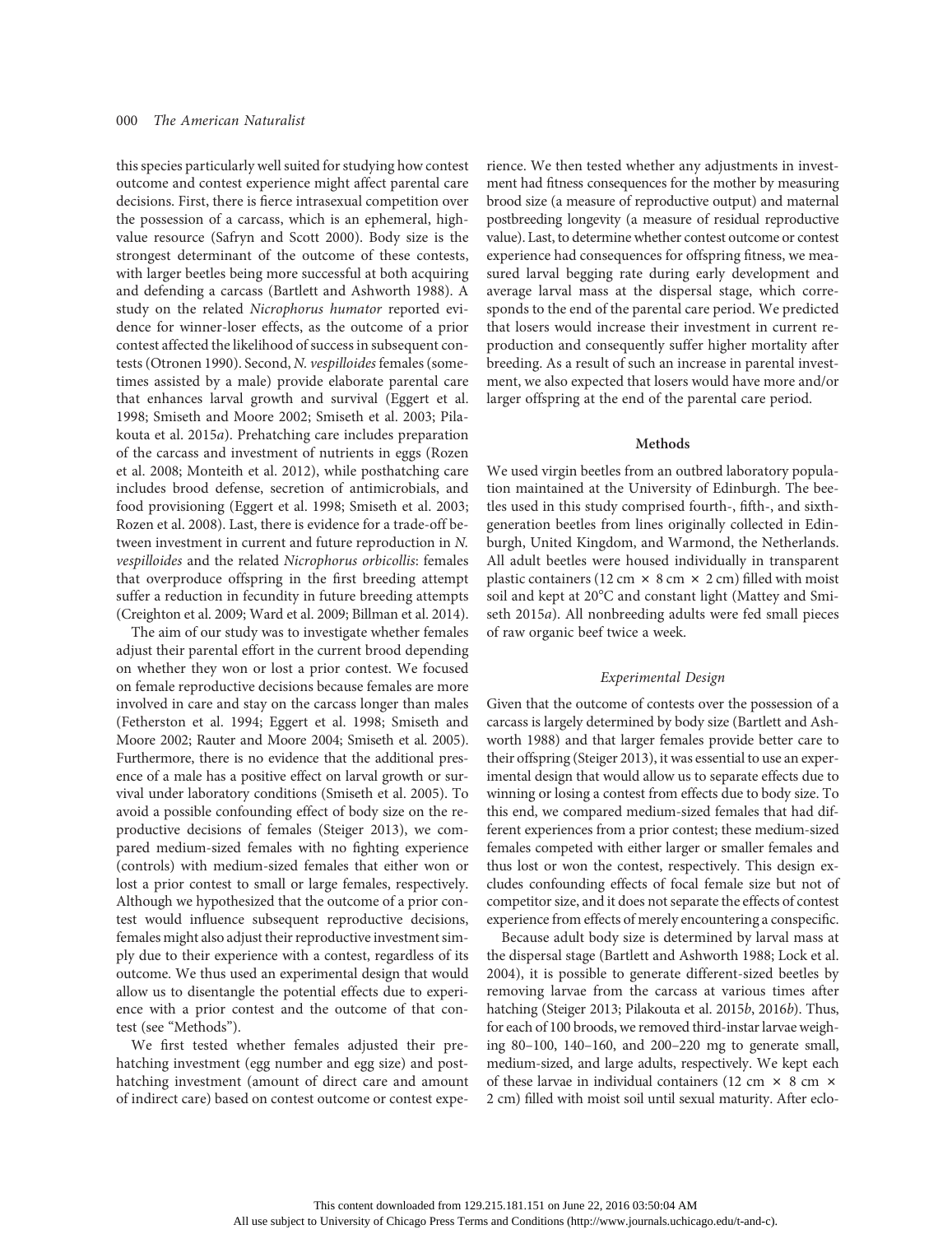sion, we measured the pronotum length of all females to confirm that adults from the three groups differed in body size. As intended, there were clear differences in the mean  $(\pm$  SD) pronotum length (mm) for the three groups: 2.89  $(\pm 0.14)$  for small females, 3.65 ( $\pm 0.14$ ) for mediumsized females, and 4.30 ( $\pm$  0.11) for large females.

We then set up contests over the possession of a carcass by pairing medium-sized females with either a small or large female competitor, which provided us with winners and losers of the same size. We expected the mediumsized female to win the contest if she was paired with a small female, whereas we expected her to lose the contest if she was paired with a large female. We only used females that had been sexually mature for up to 2 weeks (i.e., 10–24 days after eclosion), because female age has been shown to influence contest outcome in the closely related Nicrophorus orbicollis (Trumbo 2012). At the start of the experiment, we transferred pairs of females to transparent plastic containers (17 cm  $\times$  12 cm  $\times$  6 cm) with 1 cm of moist soil and a freshly thawed mouse carcass of a standardized size (20–22 g). We left the pairs undisturbed for 3 days, at which point we determined the winner by checking which beetle was present on the carcass (Safryn and Scott 2000; Trumbo 2012). In the vast majority of cases, the outcome of these contests was consistent with what we expected. However, when a medium-sized female won the contest to a large female or a medium-sized female lost the contest to a small female, she was excluded from the rest of the experiment. For the next part of the experiment, we allowed winners to breed on the mouse they had successfully competed for to mimic the outcome of winning a contest in the wild. In contrast, we prevented losers from breeding on the same mouse that was used for the contest, because losers would be driven away by the winner under natural conditions. Allowing losers to breed on the same mouse would have introduced uncertainty as to whether the female perceived herself to be the winner or loser of the contest. We therefore transferred losers to a new container (17 cm  $\times$  12 cm  $\times$  6 cm) with 1 cm of moist soil and a new mouse of the same size (20– 22 g). Winners and losers were mated with an unrelated virgin male immediately following the contest—that is, 3 days after they were paired up with a small or a large female, respectively.

In addition to the winner and loser treatments, we added two control treatments of medium-sized females that had no prior experience with a contest. Because losers had been exposed to two carcasses and winners had been exposed to only one, one of the control treatments matched the winner treatment, while the other control treatment matched the loser treatment. To this end, winner-control females were exposed to only one carcass, and a male was added to the box 3 days later. Meanwhile, loser-control females were exposed to two carcasses; they stayed on the first carcass for 3 days, at which time they were transferred to a different box with a new carcass of the same size and an unrelated virgin male. We also collected data on the females' prebreeding mass to be added as a covariate in our statistical models. For females exposed to only one carcass (winners and winner-controls), we measured prebreeding mass before placing the females on the carcass. For females exposed to two carcasses (losers and loser-controls), we measured prebreeding mass before placing the females on the second carcass, which was the one they bred on. The total sample size for this experiment was  $n = 224$  females, and the sample size for each treatment was as follows:  $n = 56$  for loser females,  $n = 57$  for loser-control females,  $n = 58$  for winner females, and  $n = 53$  for winner-control females.

To test for effects of contest outcome on prehatching reproductive effort, we recorded the number of eggs laid by each female and measured average egg size in each clutch. To do this, we checked the containers twice a day after mating for the presence of eggs. When the first eggs were laid, we removed the male to exclude any effects of male presence on the female's posthatching reproductive decisions. Immediately before hatching, we scanned the bottom of each container using a CanoScan 9000F Mark II scanner (Canon, Tokyo) to calculate egg size (Ford and Smiseth 2016). For each image, we measured the length and width of six randomly selected eggs in pixels using ImageJ (Abramoff et al. 2004; Monteith et al. 2012). We then converted these measurements to metric length (mm) and calculated a prolate spheroid volume V for each egg using the equation  $V = (1/6)\pi w^2 l$ , where w is the width and l is the length of the egg (Berrigan 1991).

To test for effects of contest outcome on posthatching reproductive effort, we conducted behavioral observations for a random subset of broods ( $n = 15$  for loser females,  $n = 15$ for loser-control females,  $n = 17$  for winner females, and  $n = 18$  for winner-control females). This was done 24 h after the first larva hatched in each brood, as this stage in larval development corresponds to the peak in posthatching care in this species (Smiseth et al. 2003). We used instantaneous sampling every 1 min for 30 min in accordance with established protocols (Smiseth and Moore 2002; Mattey and Smiseth 2015b; Pilakouta et al. 2015b, 2016b). We recorded the number of scans that a female spent providing (i) direct care, defined as food provisioning to the larvae (i.e., mouth-tomouth contact with at least one larva) or interacting with the larvae (i.e., inside or around the crater and allowing larvae to beg), and (ii) indirect care, defined as carcass maintenance (i.e., deposition of secretions to the surface of the carcass or excavation of the crypt) or guarding (i.e., standing still in a position where it could defend the brood from predators or interspecific competitors). We also measured the larvae's begging rate as a proxy for offspring condition dur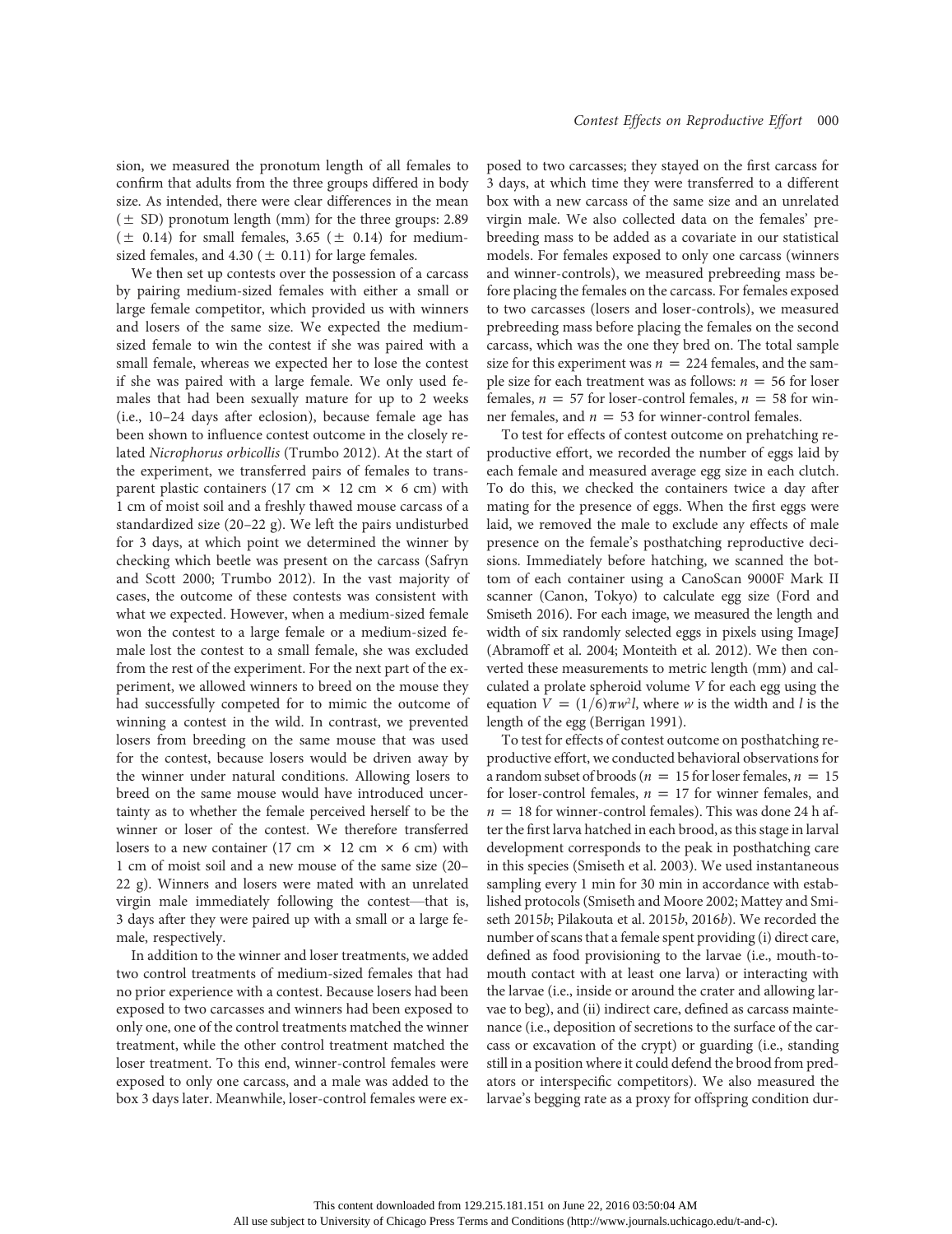ing early development (Smiseth and Moore 2004). To this end, we recorded the number of larvae begging at each scan, defined as larvae raising their head toward the parent while waving their legs or touching the parent with their legs (Smiseth and Moore 2002). From these data, we calculated an average begging rate for each brood, adjusting for brood size and the amount of time the parent spent in proximity to the larvae, given that larvae only beg in the presence of a parent (Rauter and Moore 1999; Smiseth and Moore 2002). This rate was based on the equation  $b_i = \sum b/L \times 100/p$ , where  $b_i$  is the percentage of time spent begging by each larva in the brood,  $\sum b$  is the total number of larval begging events counted during the 30 scans of an observation session,  $L$  is the brood size, and  $p$  is the number of scans where the parent was in close proximity to the larvae (Smiseth and Moore 2002, 2004). At the end of the 30-min observation, we counted the number of larvae and weighed the whole brood. The larvae were returned to the carcass, and the female was allowed to care for the brood undisturbed until the larvae dispersed from the carcass about 4 days later.

At dispersal from the carcass, we recorded the size of the brood and total brood mass. We calculated average larval mass by dividing the total mass of the brood by the number of larvae in that brood. Brood size was used as a measure of the female's reproductive output. Last, females were transferred to individual containers filled with moist soil and were checked twice a week until death to record their postbreeding longevity, which is a measure of residual reproductive value (Boncoraglio and Kilner 2012).

#### Data Analysis

Raw data are available from the Dryad Digital Depository: http://dx.doi.org/10.5061/dryad.fq22f (Pilakouta et al. 2016a). All analyses were performed using R, version 3.2.0. We used general linear models for traits with a normal distribution (egg size, larval begging rate, average larval mass at dispersal, and postbreeding longevity) and generalized linear models for traits with a Poisson distribution (amount of direct and indirect care) or a negative binomial distribution (egg number and brood size at dispersal). Correlations between all of our response variables are provided in table A1.

Our initial hypothesis was that the outcome of a prior contest would influence female reproductive decisions. Nevertheless, it was also possible that breeding females would adjust their reproductive investment simply due to the experience of a prior contest, regardless of its outcome. To disentangle potential effects due to experience with a contest and the outcome of that contest, all starting models included the following three factors: (i) prior contest experience, which compares the winners and losers to the controls (contest experience vs. no contest experience); (ii) number of mice encountered, which compares the winners and winner-controls to the losers and loser-controls (one mouse vs. two mice); and (iii) the interaction between these two factors, which reflects the effect of contest outcome (winning vs. losing). We also added female prebreeding mass and age at the time of mating as covariates in the models for egg number, egg size, brood size at dispersal, and larval mass at dispersal. The models for the behavioral data (direct care, indirect care, and larval begging rate) included carcass size, brood size, and average larval mass at the time of the observation as covariates, because parents might adjust the amount of care they provide based on the size of the carcass, the brood size, and the developmental stage of the larvae (Smiseth et al. 2003). Last, we included female age at the dispersal stage in the model for female postbreeding longevity. Decisions on whether to include any of the covariates in the final models were based on the lowest Akaike information criterion score.

#### Results

## Does Contest Experience or Outcome Influence Prehatching or Posthatching Effort?

We found no evidence that prior experience with a contest or the outcome of that contest influenced prehatching in-

Table 1: Effects of contest experience (yes or no), the number of mice encountered by the female (one or two), and the interaction between these two factors (reflecting the effect of contest outcome) on female prehatching and posthatching investment

|                          | Contest experience |         | No. mice      |     | Interaction   |     |
|--------------------------|--------------------|---------|---------------|-----|---------------|-----|
|                          | LR $\chi_1^2$      | P       | LR $\chi_1^2$ |     | LR $\chi_1^2$ |     |
| Prehatching investment:  |                    |         |               |     |               |     |
| Egg number               | .05                | .82     | .41           | .52 | .47           | .50 |
| Egg size                 | 1.06               | .30     | .01           | .92 | .28           | .60 |
| Posthatching investment: |                    |         |               |     |               |     |
| Amount direct care       | 52.77              | < .0001 | .55           | .46 | .48           | .49 |
| Amount indirect care     | .42                | .52     | 3.21          | .07 | .29           | .59 |

Note: LR = likelihood ratio. Statistically significant P value (<.05) is shown in boldface.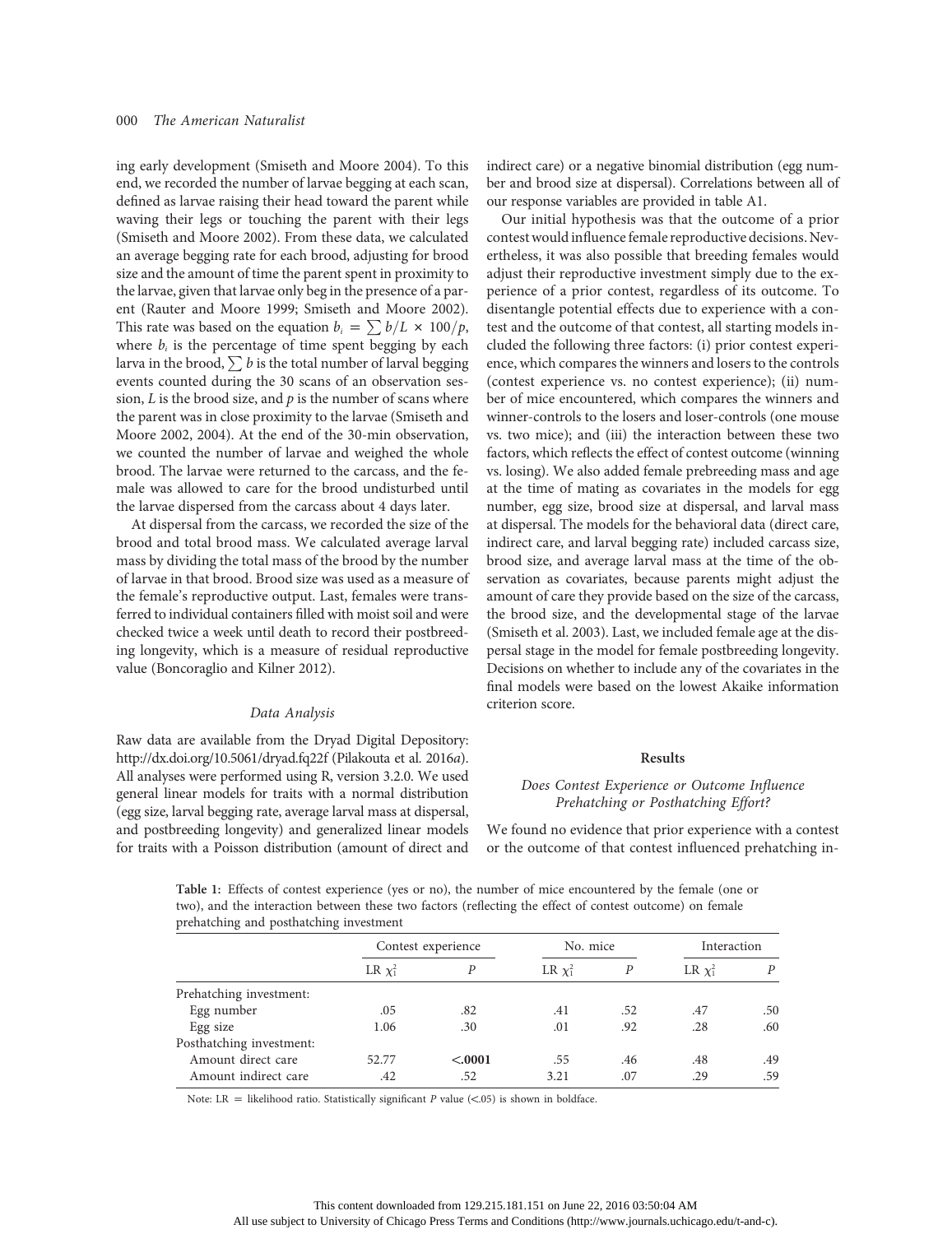vestment, as measured by egg number and egg size (tables 1, A2). However, prior experience with a contest had a significant effect on posthatching investment, with winners and losers providing more direct care (food provisioning and interactions with the larvae) than control females (tables 1, A2; fig. 1A). There was no additional effect of the outcome of the contest on posthatching investment (see "Interaction" in table 1); winners and losers spent a similar amount of time providing direct care to the developing larvae (table A2; fig. 1A). There were no effects of either contest experience or contest outcome on the amount of time females spent providing indirect care (tables 1, A2). However, females provided more indirect care when breeding on smaller carcasses (likelihood ratio [LR]  $\chi_1^2 = 6.25$ ,  $P = .01$ ) and when the larvae were larger at the time of



Figure 1: Amount of direct care (A) and brood size at dispersal (B) for females that either lost or won a prior contest and their corresponding controls. Error bars indicate SE. Losers and winners provided more direct care to their offspring (A) and had larger broods (B) than control females, which had no prior contest experience. There was no significant difference between losers and winners with respect to direct care  $(A)$  or brood size at dispersal  $(B)$ .

observation (LR  $\chi_1^2 = 21.0, P < .0001$ ). There were no effects of the number of mice encountered on either prehatching or posthatching investment (table 1).

## Does Contest Experience or Outcome Have Fitness Consequences for Females or Their Offspring?

Prior experience with a contest had a significant effect on the reproductive output of females, as winners and losers had larger broods at the dispersal stage than control females (table 2; fig. 1B). However, brood size was not influenced by the number of mice encountered by a female or the outcome of the contest (i.e., the interaction between number of mice and contest experience; table 2; fig. 1B). Female postbreeding longevity was not influenced by prior experience with a contest, the outcome of that contest, or the number of mice encountered by the female (tables 2, A2).

With respect to offspring fitness, none of the main factors had a significant effect on larval begging rate, but larger larvae spent more time begging than smaller larvae  $(LR \t<sub>1</sub><sup>2</sup>) = 11.2, P < .001$ ), and there was a nonsignificant trend for larvae to beg more on larger carcasses (LR  $\chi^2_1$  = 3.62,  $P = .06$ ). Similarly, neither contest experience nor contest outcome had a detectable effect on average larval mass at dispersal (tables 2, A2; fig. 2A). However, females that had encountered two mice (losers and loser-controls) produced heavier offspring than females that encountered one mouse (winners and winner-controls). This pattern may have been driven by differences in prebreeding mass between these females (fig. 2B), given the correlation between the mother's prebreeding mass and the offspring's average larval mass (Pearson correlation:  $r = 0.31$ ,  $P <$ .0001). Female prebreeding mass (LR  $\chi_1^2 = 4.65$ ,  $P =$ .03) as well as female age (LR  $\chi_1^2 = 4.88, P = .03$ ) were included in the final model for average larval mass. Because of the correlation between female prebreeding mass and number of mice encountered (fig. 2B), we tested for multicollinearity in this model. We estimated variance inflation factors using the vif function in the car package (Fox and Weisberg 2011). The largest variance inflation factors were !2, indicating absence of multicollinearity.

#### Discussion

Here, we tested the hypothesis that females increase their investment in current reproduction after losing a contest with a larger competitor and that such adjustments in investment alter the female's own fitness and the fitness of her offspring. We found no evidence to support this hypothesis, as contest outcome had no effect on either prehatching or posthatching investment (fig. 1A) and had no fitness consequences for either the female or her offspring (figs. 1B, 2A). Instead, our key finding was that experience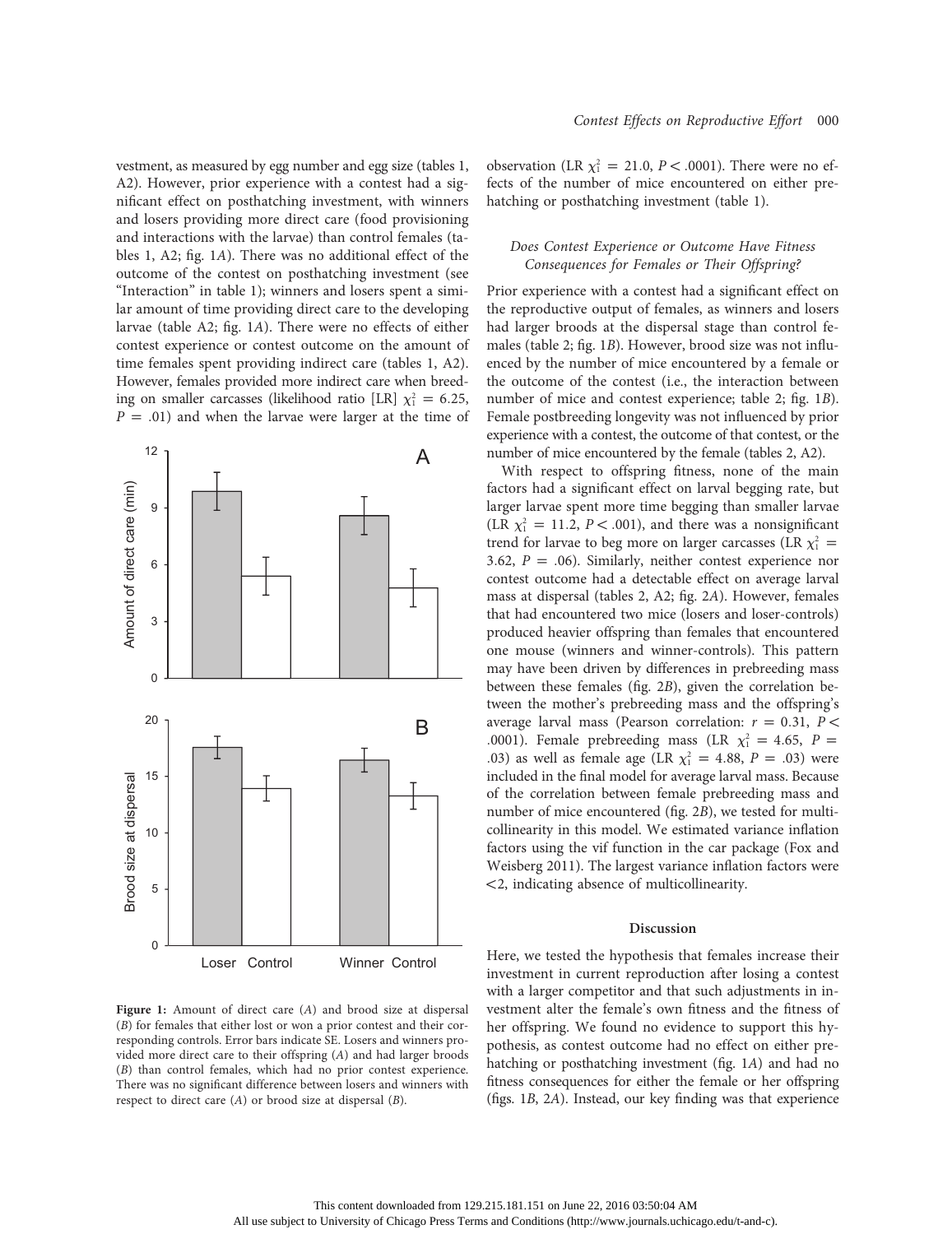### 000 The American Naturalist

Table 2: Effects of contest experience (yes or no), the number of mice encountered by the female (one or two), and the interaction between these two factors (reflecting the effect of contest outcome) on the mother's reproductive output (brood size) and residual reproductive value (postbreeding longevity), offspring condition during early development (larval begging rate), and offspring size at the end of the parental care period (larval mass at dispersal)

|                             | Contest experience |      | No. mice      |      | Interaction   |     |
|-----------------------------|--------------------|------|---------------|------|---------------|-----|
|                             | LR $\chi_1^2$      |      | LR $\chi_1^2$ |      | LR $\chi_1^2$ |     |
| Consequences for mother:    |                    |      |               |      |               |     |
| Brood size at dispersal     | 8.01               | < 01 | < 0.01        | > 99 | .08           | .78 |
| Postbreeding longevity      | 1.34               | .25  | .49           | .48  | .01           | .91 |
| Consequences for offspring: |                    |      |               |      |               |     |
| Larval begging rate         | .92                | .34  | 1.36          | .24  | .02           | .89 |
| Larval mass at dispersal    | .83                | .36  | 10.88         | < 01 | 2.27          | .13 |

Note: LR = likelihood ratio. Statistically significant P values ( $\lt$ .05) are shown in boldface.

with a prior contest, regardless of its outcome, influenced the subsequent reproductive decisions of females, thus altering their reproductive output. Both winners and losers spent almost twice as much time providing direct care (food provisioning and interactions with larvae) than females with no contest experience, and they had larger broods at the dispersal stage. Our findings are in line with two recent studies on winner-loser effects showing that contest experience might be more important than contest outcome in determining fighting success in future contests (Benelli et al. 2015a, 2015b).

One potential explanation for why both winners and losers increased their investment in the current brood is that females use the presence or absence of conspecific competitors as an indicator of the intensity of competition over limited breeding resources in the population. For example, if the absence of conspecific competitors indicates a low population density, control females may have invested less in their current brood to take advantage of additional breeding opportunities in the future (McNamara et al. 2009). An alternative explanation is that involvement in a contest might have resulted in injuries given the fierce competition over carcasses in Nicrophorus (Trumbo 1991; Cotter et al. 2011), and injured females might have increased their investment in the current brood due to a higher risk of infection. A previous study on Nicrophorus vespilloides found that immunologically challenged females produced heavier broods than control females (Cotter et al. 2011). Nevertheless, we observed visible injuries in the form of missing antennae or legs only in one loser, and we never observed such injuries in any of the winners. Thus, the most likely explanation for the observation that winners and losers increased their investment in current reproduction is that they responded to the presence of a competitor, which served as a cue about the intensity of competition in the population.

As a result of this increased investment, winners and losers produced more offspring at the dispersal stage than control females. To our knowledge, this is the first evidence that a female's prior experience with a contest influences her reproductive output by altering her subsequent parental investment decisions. On the other hand, we found no evidence for an effect of either contest experience or contest outcome on the offspring's fitness. This result was somewhat surprising given that larval mass determines adult size, which in turn determines the likelihood of acquiring a carcass for breeding (Bartlett and Ashworth 1988; Safryn and Scott 2000; Lock et al. 2004). Thus, we might have expected an adjustment in offspring size by females that had prior contest experience, due to an anticipatory maternal response to the intense levels of competition at high population density (Creighton 2005). Instead, we found that offspring size depended on the number of mice females had encountered. Losers and loser-controls, which had encountered two mice, produced larger larvae compared to winners and winner-controls, which had encountered only one mouse. This pattern might be driven by the higher mass of losers and loser-controls (fig. 2B), which had access to an additional carcass before being placed on the mouse they eventually bred on. Mouse carcasses are a highly nutritional food resource for burying beetles, and parents feed on the carcass before and during a breeding attempt to replenish their energy reserves (Pilakouta et al. 2016b). If losers and losercontrols had more energy reserves at the start of their breeding attempt, they might have consumed less of the second carcass, leaving more food for the larvae.

Overall, our results show that females with prior contest experience invest more in current reproduction and produce larger broods, but they do not adjust their offspring's size. This finding is in contrast to studies in other species showing that mothers produce fewer but larger offspring at high densities (Both 2000; Creighton 2005; Goubault et al. 2007; Plaistow et al. 2007; Allen et al. 2008; Leips et al. 2009). Thus, there is mixed empirical evidence with respect to how females adjust the number versus the size of their offspring in response to intense levels of competition. This highlights the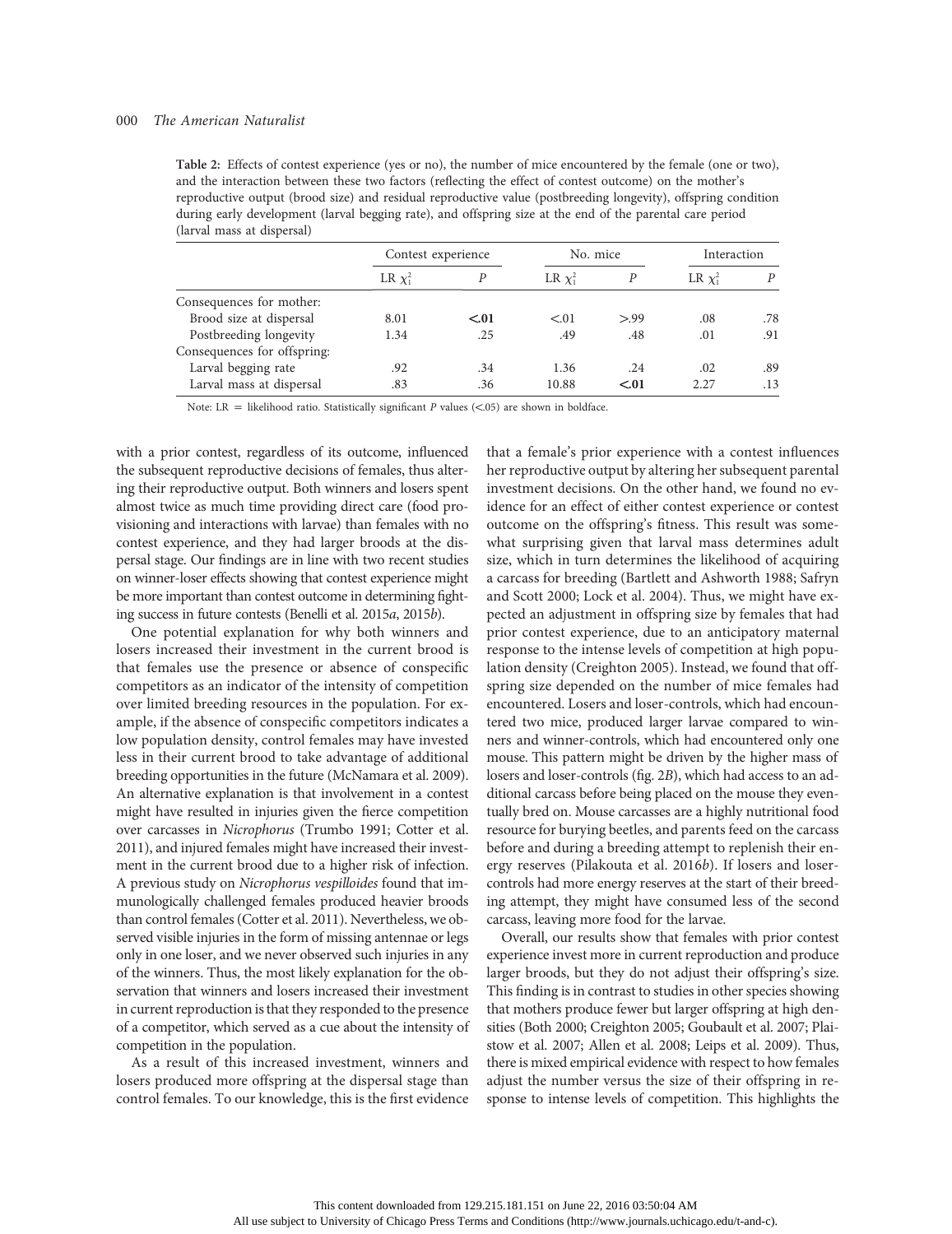



Figure 2: Average larval mass (A) and maternal prebreeding mass (B) for females that either lost or won a prior contest and their corresponding controls. Error bars indicate SE. For females exposed to only one carcass (winners and winner-controls), we measured prebreeding mass before placing the females on the carcass. For females exposed to two carcasses (losers and loser-controls), we measured prebreeding mass before placing the females on the second carcass, which was the one they bred on.

need for further work on this topic, given that different scenarios for how females respond to high population density could have divergent consequences for population dynamics.

To illustrate this issue, we propose a conceptual model based on the simple assumption that variation in population density determines the intensity of intraspecific competition over resources used for breeding (Creighton 2005). When population density is low, there will be little competition over resources. Under these conditions, most breeding individuals will have no experience with a prior contest, in which case they may show reproductive restraint because they have a relatively high reproductive potential. Conversely, when population density is high, the majority of breeding individuals will encounter competitors, leading to potential adjustments in their subsequent reproductive decisions. If females produce more offspring of the same size by increasing their investment in current reproduction, a greater number of offspring will be recruited into the breeding population at high densities. On the other hand, if females produce fewer but larger offspring without increasing their overall investment in the current brood, a smaller number of offspring will be recruited into the breeding population at high densities. Given that offspring recruitment into the breeding population is inextricably linked to population growth, these interactions could create a feedback loop between population density, intraspecific competition, investment in current reproduction, and offspring recruitment into the population.

Such feedback loops could occur in any species where there is size-dependent competition over resources and parents make reproductive investment decisions based on cues about the population density. Evidence for densitydependent adjustments in the number and/or size of offspring has been documented in a variety of taxa, including birds, fishes, insects, and aquatic invertebrates (Both 2000; Creighton 2005; Goubault et al. 2007; Plaistow et al. 2007; Allen et al. 2008; Leips et al. 2009; Rauter et al. 2010). In most of these studies, parents produced fewer, larger offspring at high densities and more, smaller offspring at low densities. Under this scenario, we would expect a negative feedback loop, where the population density fluctuates around a stable equilibrium. In contrast, if parents produce more offspring (of the same size) at high densities, as we found here, this would lead to a positive feedback loop. These two scenarios focus on how parents might adjust their investment during the current breeding attempt, but these adjustments might also have implications for future reproduction, which will in turn contribute to population dynamics. Parents that increase their overall investment in current reproduction are expected to suffer future costs in the form of a smaller second brood (Creighton et al. 2009; Ward et al. 2009; Billman et al. 2014), whereas there might not be any future costs associated with merely adjusting the trade-off between number and size of offspring. Theoretical modeling and long-term field studies are now needed to better understand these dynamics. A suitable data set would provide multigeneration information on parental investment patterns (e.g., incubation time or nestling provisioning rate for birds), clutch size, offspring size, offspring recruitment into the population, and estimated population size.

In summary, we propose that in species where contest experience mediates parental adjustments in the size and/ or number of offspring, the frequency of intraspecific contests could both influence and be influenced by population dynamics. This potential link between individual-level behavioral changes and population-level processes has so far been overlooked in the literature. More generally, previous stud-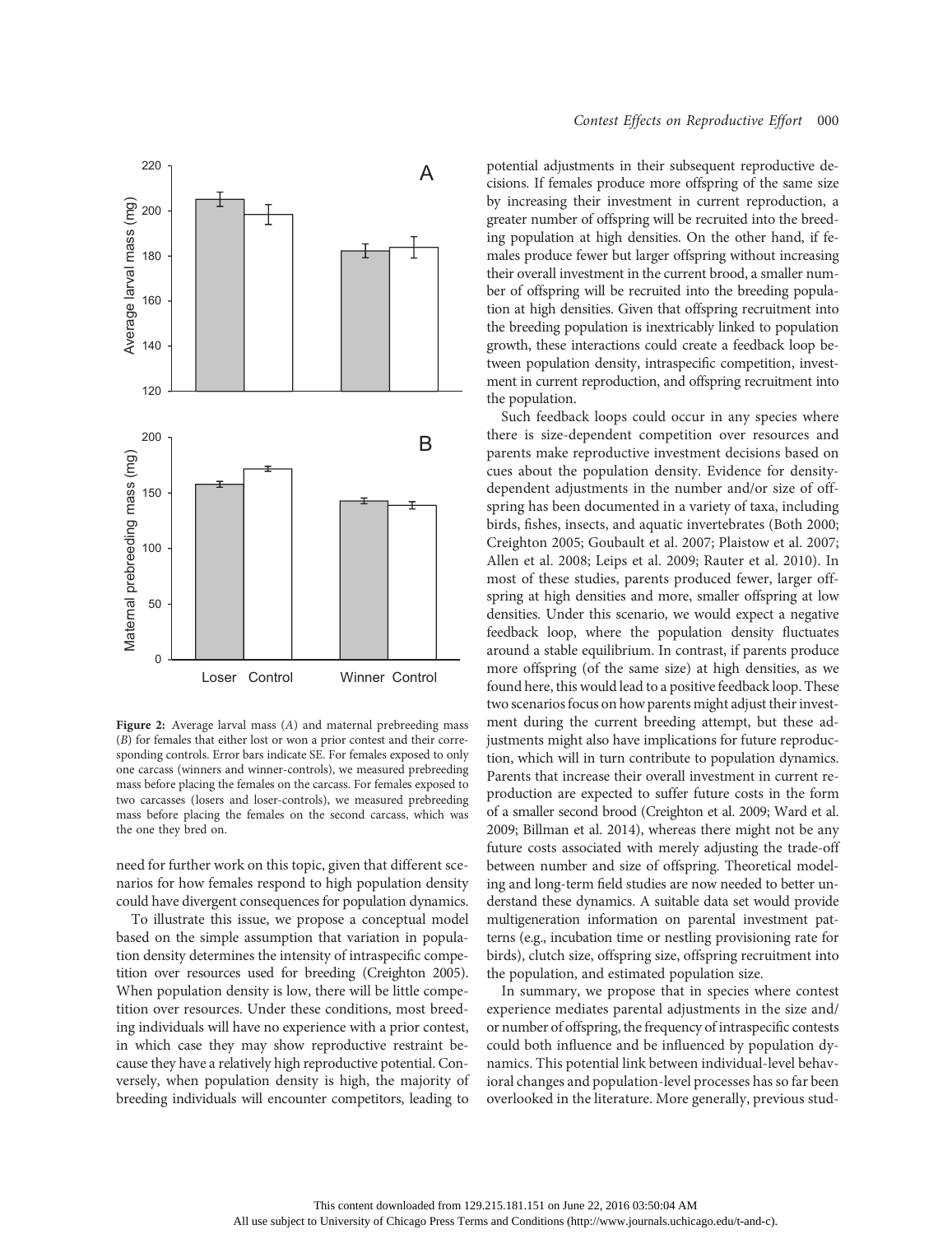## 000 The American Naturalist

ies have largely ignored the wider fitness consequences of contest experience and contest outcome beyond an effect on success in subsequent fights. Our finding that contest experience can alter a female's reproductive decisions highlights the need for further empirical work in this area. Even though we did not find evidence for an effect of contest outcome on reproductive investment in this study, such an effect may still exist in other systems, making this an interesting question for future studies to explore. Last, although our study focused on parental investment, participation in a fighting contest might influence a variety of other behaviors and life-history trade-offs, and we encourage future research to consider these effects.

#### Conclusion

This study provides the first evidence that a female's experience with a prior contest can have consequences for her reproductive output through an adjustment in parental care. Winners and losers spent more time providing care to their offspring than females with no contest experience, resulting in larger broods at the end of the parental care period. In species where parents adjust their reproductive strategies based on their contest experience and where these adjustments affect the number and/or size of their offspring, contests could influence and be influenced by population dynamics, leading to a feedback loop between local-scale social interactions, individual-level behavioral changes, and population-level processes.

#### Acknowledgments

We thank the Edinburgh Countryside Rangers for permission to collect beetles at Craiglockhart Hill and D. Rozen for supplying beetles from the Netherlands. We also thank L. Kruuk, J. Moorad, and M. Paquet for helpful comments on the manuscript and statistical analysis. The study was funded by Campus Hungary (R.R.) and the Institute of Evolutionary Biology and School of Biological Sciences at the University of Edinburgh (N.P./C.H./P.T.S.).

## APPENDIX

#### Supplementary Tables

Table A1: Correlation matrix for all response variables

|                        | Egg number | Egg size   | Direct care | Indirect care | Larval<br>begging rate | Brood size  | Average<br>larval mass |
|------------------------|------------|------------|-------------|---------------|------------------------|-------------|------------------------|
| Egg size               | $r = .15$  |            |             |               |                        |             |                        |
|                        | $P = .12$  |            |             |               |                        |             |                        |
| Direct care            | $r = .03$  | $r = -.40$ |             |               |                        |             |                        |
|                        | $P = .92$  | $P = .20$  |             |               |                        |             |                        |
| Indirect care          | $r = .82$  | $r = .29$  | $r = .05$   |               |                        |             |                        |
|                        | $P = .001$ | $P = .36$  | $P = .66$   |               |                        |             |                        |
| Larval begging rate    | $r = .60$  | $r = .08$  | $r = -.28$  | $r = .04$     |                        |             |                        |
|                        | $P = .40$  | $P = .93$  | $P = .07$   | $P = .82$     |                        |             |                        |
| Brood size             | $r = .75$  | $r = .36$  | $r = .20$   | $r = .13$     | $r = -0.03$            |             |                        |
|                        | P < .001   | P < .001   | $P = .11$   | $P = .32$     | $P = .87$              |             |                        |
| Average larval mass    | $r = -.24$ | $r = .29$  | $r = .27$   | $r = .19$     | $r = -.05$             | $r = -0.14$ |                        |
|                        | $P = .01$  | $P = .05$  | $P = .03$   | $P = .15$     | $P = .78$              | $P = .06$   |                        |
| Postbreeding longevity | $r = .212$ | $r = .24$  | $r = -.09$  | $r = .22$     | $r = .27$              | $r = .25$   | $r = .02$              |
|                        | $P = .03$  | $P = .01$  | $P = .53$   | $P = .45$     | $P = .16$              | $P = .001$  | $P = .81$              |

Note: Statistically significant P values are shown in boldface (based on  $\alpha = 0.002$  due to Bonferroni correction).

Table A2: Means  $(± SE)$  for female prehatching investment (egg number and egg size), posthatching investment (amount of direct and indirect care), maternal reproductive output (brood size), maternal residual reproductive value (postbreeding longevity), and fitness-related offspring traits (larval begging rate and larval mass at dispersal)

|                          | Loser           | Loser-control   | Winner          | Winner-control  |
|--------------------------|-----------------|-----------------|-----------------|-----------------|
| Prehatching investment:  |                 |                 |                 |                 |
| Egg number               | $17.3 \pm 1.7$  | $18.3 \pm 1.5$  | $19.1 \pm 1.7$  | $17.6 \pm 1.9$  |
| Egg size $(mm^3)$        | $1.47 \pm .03$  | $1.42 \pm .03$  | $1.44 \pm .03$  | $1.43 \pm .03$  |
| Posthatching investment: |                 |                 |                 |                 |
| Amount direct care (min) | $9.88 \pm 1.90$ | $5.40 \pm 1.99$ | $8.59 \pm 1.79$ | $4.78 \pm 1.21$ |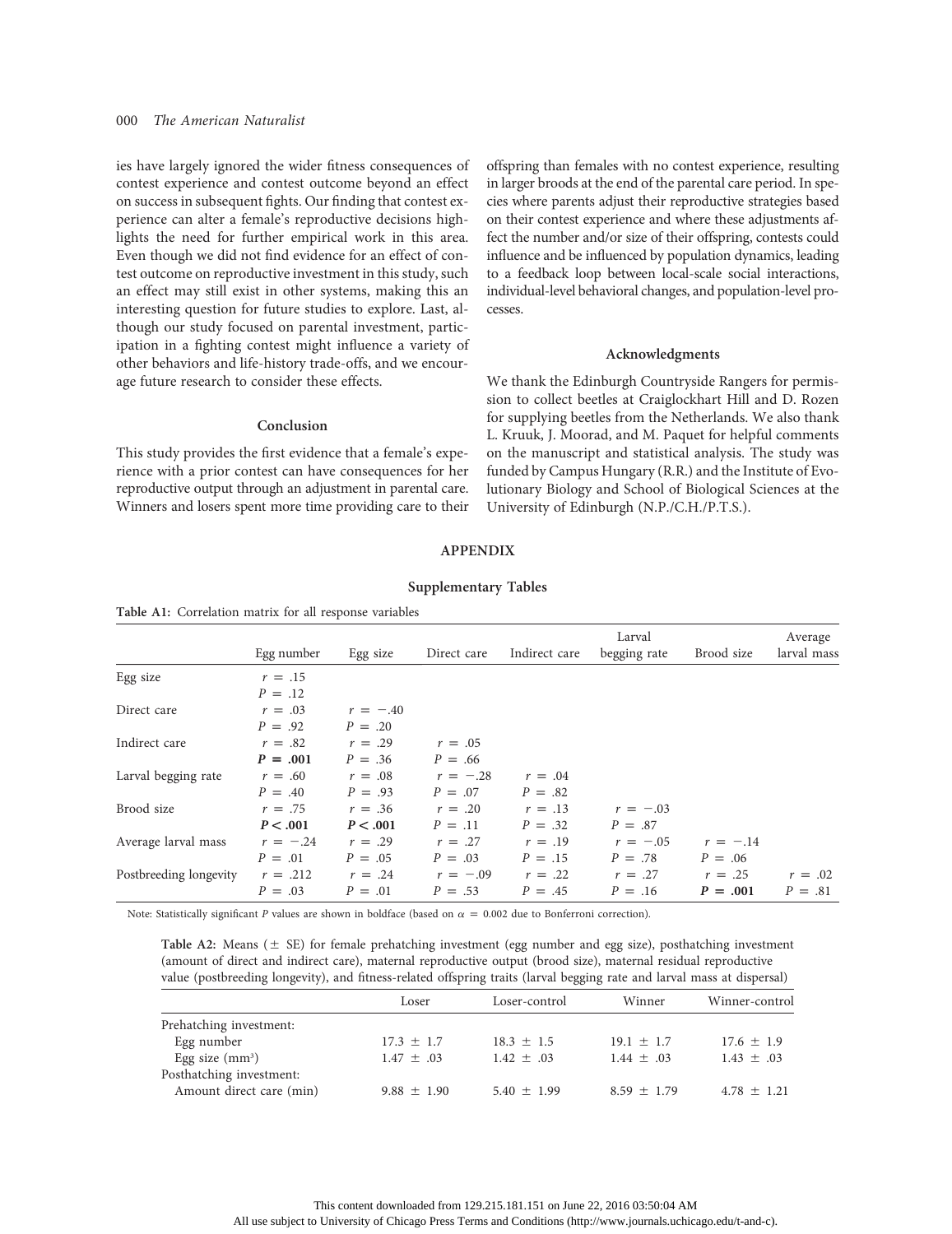|  | Table A2 (Continued) |
|--|----------------------|
|  |                      |

|                               | Loser           | Loser-control   | Winner          | Winner-control |
|-------------------------------|-----------------|-----------------|-----------------|----------------|
| Amount indirect care (min)    | $4.27 \pm 1.01$ | $4.67 \pm 1.08$ | $5.41 \pm 1.05$ | 4.78 $\pm$ .93 |
| Consequences for mother:      |                 |                 |                 |                |
| Brood size at dispersal       | $17.6 \pm 1.0$  | $13.9 \pm 1.1$  | $16.4 \pm 1.1$  | $13.3 \pm 1.2$ |
| Postbreeding longevity (days) | $44.6 \pm 2.0$  | $42.1 \pm 2.0$  | $42.8 \pm 2.1$  | $40.8 \pm 1.9$ |
| Consequences for offspring:   |                 |                 |                 |                |
| Larval begging rate $(\%)$    | $15.7 \pm 5.1$  | $22.7 \pm 9.3$  | $9.7 \pm 3.0$   | $14.7 \pm 4.3$ |
| Larval mass at dispersal (mg) | $205 \pm 3$     | $198 \pm 4$     | $182 \pm 3$     | $184 \pm 5$    |

#### Literature Cited

- Abramoff, M. D., P. J. Magalhaes, and S. J. Ram. 2004. Image processing with ImageJ. Biophotonics International 11:36–42.
- Allen, R. M., Y. M. Buckley, and D. J. Marshall. 2008. Offspring size plasticity in response to intraspecific competition: an adaptive maternal effect across life stages. [American Naturalist](http://www.journals.uchicago.edu/action/showLinks?system=10.1086%2F524952) 171:225–237.
- Bartlett, J., and C. M. Ashworth. 1988. Brood size and fitness in Nicrophorus vespilloides (Coleoptera: Silphidae). [Behavioral Ecol](http://www.journals.uchicago.edu/action/showLinks?crossref=10.1007%2FBF00294981)[ogy and Sociobiology](http://www.journals.uchicago.edu/action/showLinks?crossref=10.1007%2FBF00294981) 22:429–434. doi:10.1007/BF00294981.
- Benelli, G., N. Desneux, D. Romano, G. Conte, R. H. Messing, and A. Canale. 2015a. Contest experience enhances aggressive behaviour in a fly: when losers learn to win. Scientifi[c Reports](http://www.journals.uchicago.edu/action/showLinks?pmid=25792294&crossref=10.1038%2Fsrep09347) 5:9347. doi:10 .1038/srep09347.
- Benelli, G., D. Romano, N. Desneux, R. H. Messing, and A. Canale. 2015b. Sex differences in fighting-induced hyperaggression in a fly. [Animal](http://www.journals.uchicago.edu/action/showLinks?crossref=10.1016%2Fj.anbehav.2015.02.026) [Behaviour](http://www.journals.uchicago.edu/action/showLinks?crossref=10.1016%2Fj.anbehav.2015.02.026) 104:165–174. doi:10.1016/j.anbehav.2015.02.026.
- Berrigan, D. 1991. The allometry of egg size and number in insects. [Oikos](http://www.journals.uchicago.edu/action/showLinks?crossref=10.2307%2F3545073) 60:313–321. doi:10.2307/3545073.
- Billman, E. J., J. C. Creighton, and M. C. Belk. 2014. Prior experience affects allocation to current reproduction in a burying beetle. [Be](http://www.journals.uchicago.edu/action/showLinks?crossref=10.1093%2Fbeheco%2Faru051)[havioral Ecology](http://www.journals.uchicago.edu/action/showLinks?crossref=10.1093%2Fbeheco%2Faru051) 25:813–818. doi:10.1093/beheco/aru051.
- Boncoraglio, G., and R. M. Kilner. 2012. Female burying beetles benefit from male desertion: sexual conflict and counter-adaptation over parental investment. [PLoS ONE](http://www.journals.uchicago.edu/action/showLinks?pmid=22355390&crossref=10.1371%2Fjournal.pone.0031713) 7:e31713. doi:10.1371/journal .pone.0031713.
- Both, C. 2000. Density dependence of avian clutch size in resident and migrant species: is there a constraint on the predictability of competitor density? [Journal of Avian Biology](http://www.journals.uchicago.edu/action/showLinks?crossref=10.1034%2Fj.1600-048X.2000.310317.x) 31:412–417.
- Chase, I., C. Bartolomeo, and L. Dugatkin. 1994. Aggressive interactions and inter-contest interval: how long do winners keep winning? [Animal Behaviour](http://www.journals.uchicago.edu/action/showLinks?crossref=10.1006%2Fanbe.1994.1253) 48:393–400. doi:10.1006/anbe.1994.1253.
- Cotter, S. C., R. J. S. Ward, and R. M. Kilner. 2011. Age-specific reproductive investment in female burying beetles: independent effects of state and risk of death. [Functional Ecology](http://www.journals.uchicago.edu/action/showLinks?crossref=10.1111%2Fj.1365-2435.2010.01819.x) 25:652–660. doi:10.1111/j.1365-2435.2010.01819.x.
- Creighton, J. C. 2005. Population density, body size, and phenotypic plasticity of brood size in a burying beetle. [Behavioral Ecology](http://www.journals.uchicago.edu/action/showLinks?crossref=10.1093%2Fbeheco%2Fari084) 16: 1031–1036. doi:10.1093/beheco/ari084.
- Creighton, J. C., N. D. Heflin, and M. C. Belk. 2009. Cost of reproduction, resource quality, and terminal investment in a burying beetle. [American Naturalist](http://www.journals.uchicago.edu/action/showLinks?system=10.1086%2F605963) 174:673–684. doi:10.1086/605963.
- Eggert, A.-K., M. Reinking, and J. K. Müller. 1998. Parental care improves offspring survival and growth in burying beetles. [Animal Be](http://www.journals.uchicago.edu/action/showLinks?pmid=9480676&crossref=10.1006%2Fanbe.1997.0588)[haviour](http://www.journals.uchicago.edu/action/showLinks?pmid=9480676&crossref=10.1006%2Fanbe.1997.0588) 55:97–107. doi:10.1006/anbe.1997.0588.
- Fawcett, T. W., and R. A. Johnstone. 2010. Learning your own strength: winner and loser effects should change with age and experience. [Proceedings of the Royal Society B: Biological Sciences](http://www.journals.uchicago.edu/action/showLinks?pmid=20053644&crossref=10.1098%2Frspb.2009.2088) 277:1427–1434.

Fetherston, I. A., M. P. Scott, and J. F. A. Traniello. 1994. Behavioural compensation for mate loss in the burying beetle Nicrophorus orbicollis. [Animal Behaviour](http://www.journals.uchicago.edu/action/showLinks?crossref=10.1006%2Fanbe.1994.1110) 47:777–785. doi:10.1006/anbe.1994.1110.

- Ford, L. E., and P. T. Smiseth. 2016. Asynchronous hatching provides females with a means for increasing male care but incurs a cost by reducing offspring fitness. [Journal of Evolutionary Biol](http://www.journals.uchicago.edu/action/showLinks?pmid=26606605&crossref=10.1111%2Fjeb.12797)[ogy](http://www.journals.uchicago.edu/action/showLinks?pmid=26606605&crossref=10.1111%2Fjeb.12797) 29:428–437.
- Fox, J., and S.Weisber. 2011. An R companion to applied regression. 2nd ed. Sage, Thousand Oaks, CA. http://socserv.socsci.mcmaster.ca/jfox /Books/Companion.
- Goubault, M., A. F. S. Mack, and I. C. W. Hardy. 2007. Encountering competitors reduces clutch size and increases offspring size in a parasitoid with female-female fighting. [Proceedings of the Royal Soci](http://www.journals.uchicago.edu/action/showLinks?pmid=17698482&crossref=10.1098%2Frspb.2007.0867)[ety B: Biological Sciences](http://www.journals.uchicago.edu/action/showLinks?pmid=17698482&crossref=10.1098%2Frspb.2007.0867) 274:2571–2577.
- Hsu, Y., R. Earley, and L. L. Wolf. 2006. Modulation of aggressive behaviour by fighting experience: mechanisms and contest outcomes. [Biological Reviews](http://www.journals.uchicago.edu/action/showLinks?pmid=16460581&crossref=10.1017%2FS146479310500686X) 81:33–74. doi:10.1017/S146479310500686X.
- Hsu, Y., and L. L. Wolf. 2001. The winner and loser effect: what fighting behaviours are influenced? [Animal Behaviour](http://www.journals.uchicago.edu/action/showLinks?crossref=10.1006%2Fanbe.2000.1650) 61:777–786. doi:0 .1006/anbe.2000.1650.
- Kasumovic, M. M., D. O. Elias, S. Sivalinghem, A. C. Mason, and M. C. B. Andrade. 2010. Examination of prior contest experience and the retention of winner and loser effects. [Behavioral Ecology](http://www.journals.uchicago.edu/action/showLinks?pmid=22476369&crossref=10.1093%2Fbeheco%2Farp204) 21: 404–409. doi:10.1093/beheco/arp204.
- Leips, J., J. M. L. Richardson, F. H. Rodd, and J. Travis. 2009. Adaptive maternal adjustments of offspring size in response to conspecific density in two populations of the least killifish, Heterandria formosa. [Evolution](http://www.journals.uchicago.edu/action/showLinks?pmid=19425199&crossref=10.1111%2Fj.1558-5646.2009.00631.x) 63:1341–1347.
- Lock, J. E., P. T. Smiseth, and A. J. Moore. 2004. Selection, inheritance, and the evolution of parent-offspring interactions. [Ameri](http://www.journals.uchicago.edu/action/showLinks?system=10.1086%2F421444)[can Naturalist](http://www.journals.uchicago.edu/action/showLinks?system=10.1086%2F421444) 164:13–24. doi:10.1086/421444.
- Mattey, S. N., and P. T. Smiseth. 2015a. No inbreeding avoidance by female burying beetles regardless of whether they encounter males simultaneously or sequentially. [Ethology](http://www.journals.uchicago.edu/action/showLinks?crossref=10.1111%2Feth.12417) 121:1031–1038. doi:10.1111 /eth.12417.
- 2015b. Complex effects of inbreeding on biparental cooperation. [American Naturalist](http://www.journals.uchicago.edu/action/showLinks?system=10.1086%2F679067) 185:1–12. doi:10.1086/679067.
- McNamara, J. M., A. I. Houston, Z. Barta, A. Scheuerlein, and L. Fromhage. 2009. Deterioration, death and the evolution of reproductive restraint in late life. [Proceedings of the Royal Society B:](http://www.journals.uchicago.edu/action/showLinks?pmid=19726476&crossref=10.1098%2Frspb.2009.0959) [Biological Sciences](http://www.journals.uchicago.edu/action/showLinks?pmid=19726476&crossref=10.1098%2Frspb.2009.0959) 276:4061–4066. doi:10.1098/rspb.2009.0959.
- Monteith, K. M., C. Andrews, and P. T. Smiseth. 2012. Post-hatching parental care masks the effects of egg size on offspring fitness: a removal experiment on burying beetles. [Journal of Evolutionary](http://www.journals.uchicago.edu/action/showLinks?pmid=22775779&crossref=10.1111%2Fj.1420-9101.2012.02567.x) [Biology](http://www.journals.uchicago.edu/action/showLinks?pmid=22775779&crossref=10.1111%2Fj.1420-9101.2012.02567.x) 25:1815–1822. doi:10.1111/j.1420-9101.2012.02567.x.
- Okada, K., T. Yamane, and T. Miyatake. 2010. Ejaculatory strategies associated with experience of losing. [Biology Letters](http://www.journals.uchicago.edu/action/showLinks?pmid=20392718&crossref=10.1098%2Frsbl.2010.0225) 6:593–596. doi:10.1098/rsbl.2010.0225.